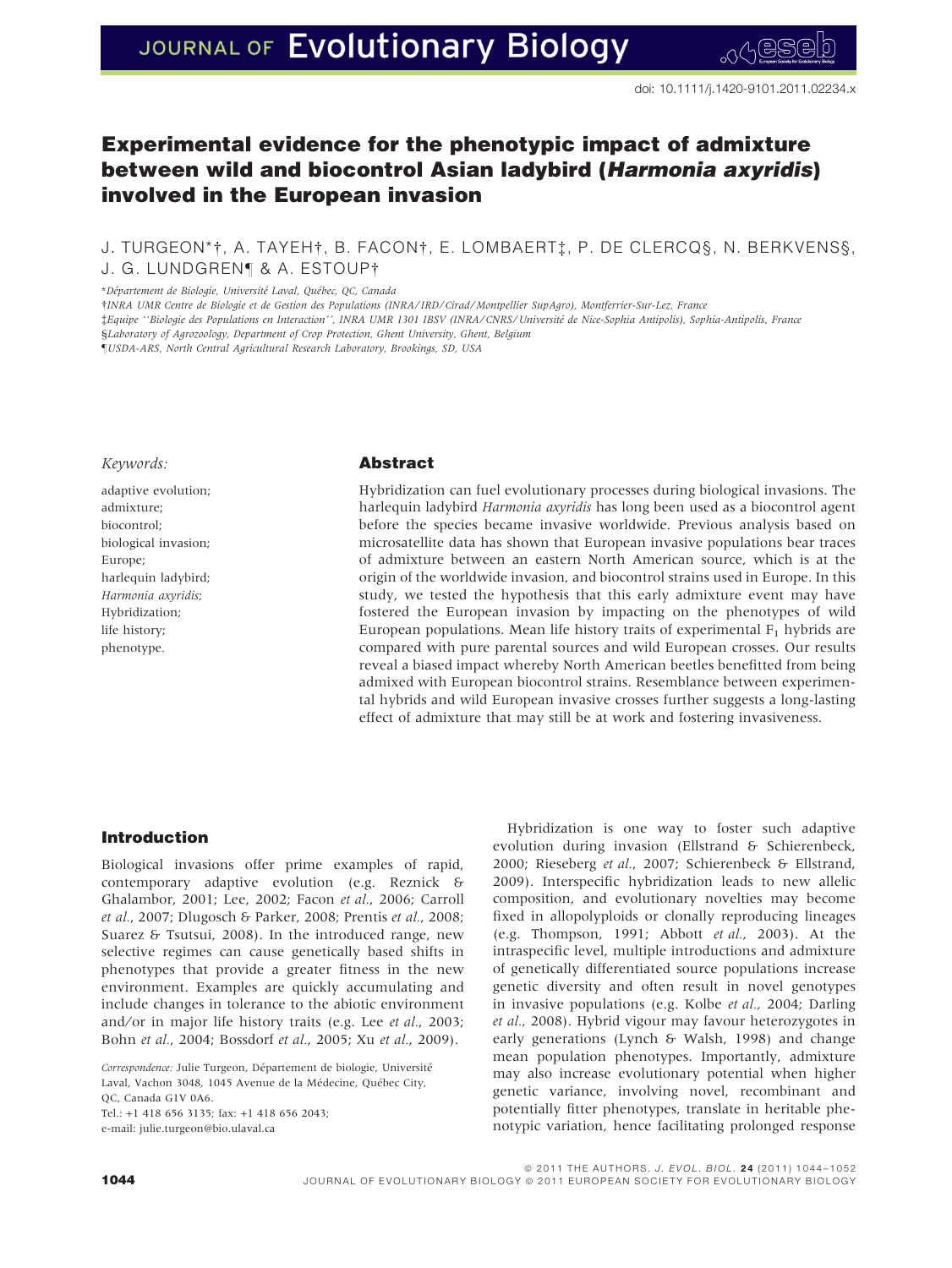to selection. Through these processes, invasive hybrid populations may outperform parental sources, strongly indicating that admixture can promote invasiveness (Facon et al., 2005; Lavergne & Molofsky, 2007; Kolbe et al., 2007; Facon et al., 2008; Keller & Taylor, 2010; but see Wolfe et al., 2007). Certainly, hybridization and admixture may also have negative effects by disrupting coadapted gene complexes and weakening local adaptations (e.g. Barton & Hewitt, 1985; Keller et al., 2000, Burke & Arnold, 2001; Bailey & McCauley, 2006).

Demonstrating that admixture resulted in adaptive evolution and so enabled a species to become invasive is not an easy task. It first requires that the identity of the ancestral populations at the origin of admixed invasive population be known (Keller & Taylor, 2008; Estoup & Guillemaud, 2010). Second, differences between derived and parental populations must confer higher fitness to admixed individuals and should not be because of chance events (Wolfe et al., 2007; Xu et al., 2009). Ideally, the fitness advantages should be matched with the new selective challenge imposed by the new environment in the introduced range and/or their impact on population growth, survival and expansion should be quantified.

Native to Asia, the coccinellid Harmonia axyridis (Pallas) (HA) has been introduced repeatedly in North America as a biocontrol agent against aphids since 1916 (Tedders & Schaefer, 1994; Krafsur et al., 1997) and in Europe and South America since 1980s (Ongagna et al., 1993; Poutsma et al., 2008). These biocontrol strains were developed from small samples originating from various regions of the vast native area. Despite recurrent intentional releases, the species did not establish for decades. However, for unknown reasons, it recently and suddenly became invasive in eastern and western North America in 1988 and 1991 (USA, Chapin & Brou, 1991; LaMana & Miller, 1996), Europe in 2001 (Belgium, Adriaens et al., 2003), South America in 2001 (Argentina, Saini, 2004) and Africa in 2004 (South Africa, Stals & Prinsloo, 2007). The species has spread widely in these areas where it consumes nontarget arthropods, invades households and is a pest of fruit production (Koch, 2003; Koch & Galvan, 2008).

On the basis of analysis of neutral genetic variation, Lombaert et al. (2010) recently retraced the routes of all five worldwide HA invasions. Eastern and western North American invasive populations originate from two independent introductions from the native Asian range. Surprisingly, eastern North America is the source of colonists for all other successfully invaded areas. In South America and South Africa, invasive populations bear no trace of genetic admixture with other sources. In Europe, however, there is clear evidence of admixture between eastern North American and the local biocontrol strain (with a contribution of biocontrol genes estimated at 43%, 95% CI: 18–83%; Lombaert et al., 2010). The admixture scenario in Europe is strongly supported by quantitative comparisons with alternative invasion scenarios not involving admixture. Moreover, the microsatellite allele distribution in the European invasive population taken as reference sample (Gent, Belgium) is better explained by invoking contributions from both eastern North American populations and biocontrol strain; at several loci, the few European biocontrol strain alleles, of which some are not observed in America, are overrepresented and co-occur with alleles common in America.

Given the success of the colonists from eastern North America at invading several remote areas, parsimony suggests that the most important evolutionary shift enabling HA invasion has occurred in eastern North America following the introduction from the native range. The nature of this shift remains unknown. Moreover, it appears that admixture may not be necessary for invasiveness to develop in other areas colonized by eastern North American propagules. Indeed, there are no traces of admixture in South America, and HA was never used for biocontrol in South Africa prior to the recent invasion. Nevertheless, the admixture between eastern North American HA and the European biocontrol strain evidenced in Lombaert et al. (2010) may have played a role in impeding or facilitating the first outburst in Europe. The positive influence of admixture is classically associated with heterosis, i.e. admixed individuals display higher fitness than the mean of parental sources. In the context of the European invasion by HA, however, we are especially interested by the positive or negative consequences of admixture on the fitness of American propagules.

This study hence follows from our previous knowledge of the global H. axyridis invasion routes indicating that invasive European HA derive from the admixture between wild invasive populations from eastern North America and the European biocontrol strain (Lombaert et al., 2010). We specifically tested the hypothesis that this admixture event affected HA life history traits early during the European invasion. Experimental crosses between biocontrol and American harlequin ladybird were performed to obtain admixed individuals. The impact on mean life history trait values was examined in the first hybrid generation and reveal that American HA benefited from admixture. Also, phenotypic resemblance between experimentally admixed and wild invasive European HA offers support for a long-term impact of admixture in the invasion process in Europe.

# Materials and methods

#### Experimental procedures

We used invasive populations from eastern North America and European biocontrol strains as the two parental types (American, Biocontrol). One American population was sampled in the late summer of 2009 in Quebec City, Quebec, Canada (hereafter 'Q'). The other was sampled

ª 2011 THE AUTHORS. J. EVOL. BIOL. 2 4 (2011) 1044–1052

JOURNAL OF EVOLUTIONARY BIOLOGY ª 2011 EUROPEAN SOCIETY FOR EVOLUTIONARY BIOLOGY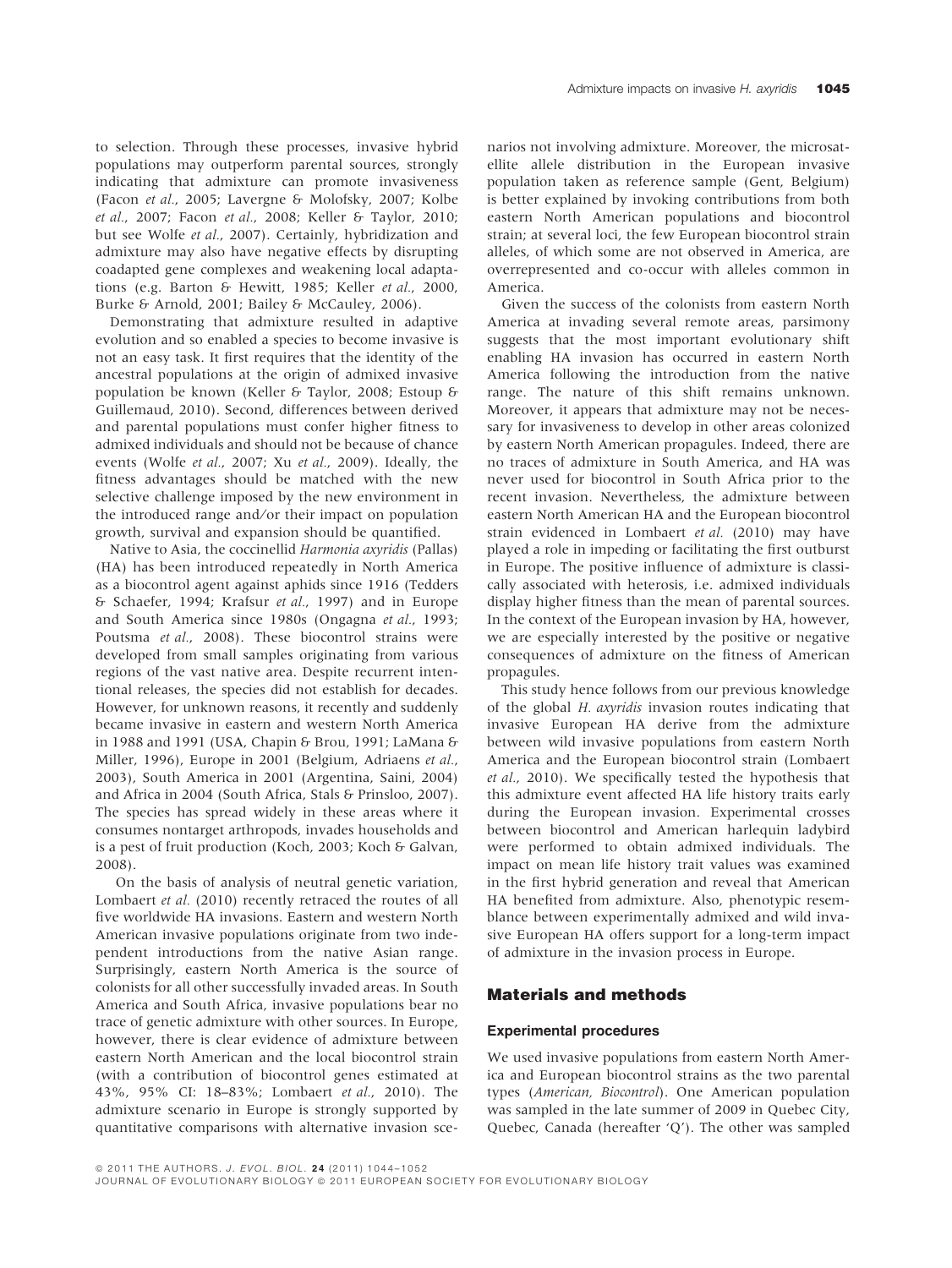in October 2007 in Brookings, South Dakota, USA (hereafter 'D') and was kept in the laboratory for two generations before this experiment started in the fall of 2009. South Dakota is located in central North America, but close monitoring of the spatial expansion of the invasion as well as microsatellite data (E. Lombaert & A. Estoup, unpublished data) indicate that H. axyridis from this state derived from the eastern North American invasion originating from Louisiana (Koch et al., 2006). In Europe, three commercial H. axyridis strains have been used for biocontrol, all being derived from the INRA strain (Institut National de Recherche Agronomique, France) first released in France in 1982. Microsatellite genotyping of HA samples collected in these biocontrol strains confirmed that they are derived from the original INRA strain (unpublished results). Here, we used two strains that were in use in Europe when the first invasive population was reported in 2001 (Adriaens et al., 2003); the third strain no longer exists. The first strain originates from the company Biobest NV (hereafter 'B') and was maintained in a laboratory at Ghent University (Belgium) at low population size for over 60 generations. The second strain was commercialized by the firm Biotop SA (hereafter 'T') until 2000 and was also maintained in the laboratory for many generations at INRA and then at Biotop rearing facilities. It is worth noting that this is not the Biotop flightless strain (Tourniaire et al., 2000a,b) first released in France in 2000 and which is the only biocontrol strain used in Europe since 2002. Finally, we used a wild invasive European population sampled in 2009 in Belgium (Ghent, hereafter 'G'), the area where the European invasion began in the early 2000s (Adriaens et al., 2003, 2008; Brown et al., 2008). Based on data at 18 microsatellite loci, genetic diversity and levels of differentiation vary sharply among these populations and strains (unpubl. data). The two biocontrol strains have relatively low genetic diversity (expected heterozygosity: 0.31 and 0.38 in B and T, respectively). and they are strongly differentiated from one another  $(F<sub>st</sub> = 0.38)$  as well as from every other wild invasive population ( $F_{st} = 0.16 - 0.33$ , mean: 0.26). In contrast, wild populations are genetically more diverse (expected heterozygosity: 0.57, 0.58 and 0.61 in D, Q and G, respectively), with the American populations not differentiated from one another ( $F_{st} = 0$ ) and only moderately differentiated from Ghent ( $F_{st} = 0.034 - 0.046$ ).

To reduce maternal effect, 50–60 individuals from each available population or strain (experimental  $G_0$ ) were kept separately in the laboratory for one generation prior to the experimental crosses. For each population or strain, 20 couples were bred separately to produce the next generation  $(G_1)$ . Upon emergence, adult males and females  $(G_1)$  were kept separated until all individuals were at least 1 week old. Rearing conditions remained constant for the entire experiment (23 °C; 65% RH; L : D 14 : 10). Individuals were fed ad libitum with irradiated eggs of Ephestia kuehniella Zeller (Lepidoptera: Pyralidae).

Table 1 Description of Harmonia axyridis experimental crosses. Admixed crosses (QB, QT, DB, DT, underlined) involve reciprocal crosses between sexes (e.g.  $QB = Q_F \times B_M$  and  $Q_M \times B_F$ ).

|               |                        |                             | Crosses |    |           |          |    |
|---------------|------------------------|-----------------------------|---------|----|-----------|----------|----|
| <b>Status</b> | Provenance             | Pop/Strain                  | Q       | D  | в         |          | G  |
| Invasive      | North<br>America       | Quebec (Q)<br>S. Dakota (D) | QQ      | DD | ΩB<br>DB  | OТ<br>DТ |    |
| Biocontrol    | European<br>biocontrol | Biobest (B)<br>Biotop (T)   |         |    | <b>BB</b> | П        |    |
| Invasive      | Europe                 | Ghent (G)                   |         |    |           |          | GG |



Fig. 1 Harmonia axyridis life history traits estimated for each experimental cross (see Table 1), along with total sample sizes.  $G_2$ -larvae and G<sub>2</sub>-adults were kept individually in separate Petri dishes. Variables followed by a star were used to calculate the composite fitness index for 147  $G_1$ -females (Fitness Index = Hatching Rate  $\times$  Larval Survival  $\times$  Fecundity).

Each American population (Q and D) was crossed with each biocontrol strain (B and T), including reciprocal crosses between the sexes, totalling eight crosses; intrapopulation/strain crosses were also performed including that of the wild invasive European population (G), totalling five additional crosses (Table 1). These 13 crosses are grouped into four Types, namely American, Biocontrol, Admixed and Europe. For each cross, 20  $G_1$ females were placed with 20  $G_1$ -males in a large box and allowed to mate (Fig. 1). Seven to ten days elapsed before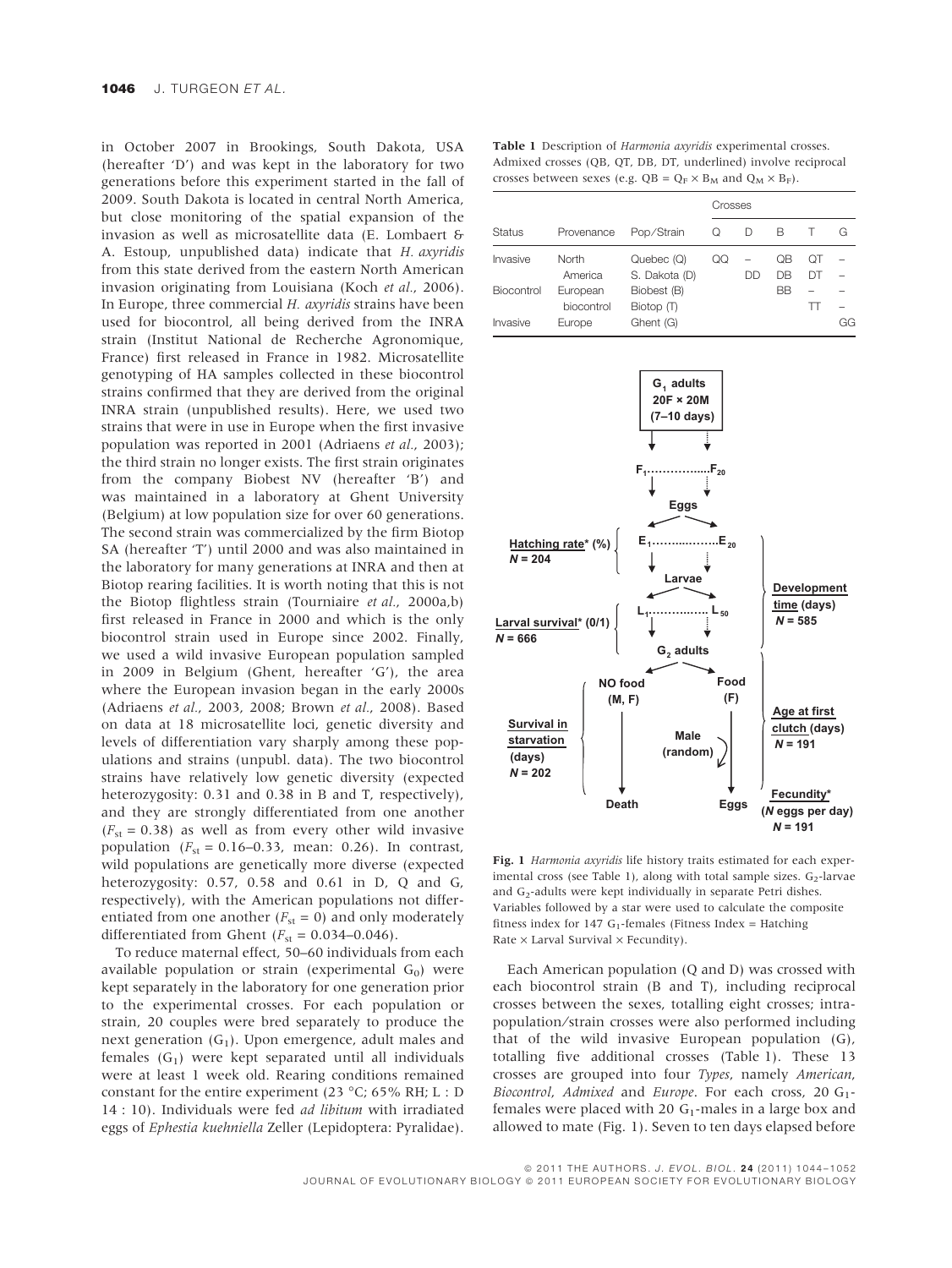females were isolated in Petri dish and data collection started.

For each cross, several life history traits were recorded for the G<sub>2</sub>-individuals (Fig. 1). Hatching rate (HatchRate) was estimated as the proportion of eggs that developed into larvae. This was estimated as the mean hatching rate of two clutches from each of 11–20 females that laid eggs per cross. Larvae were then kept individually, and larval survival (LarvSurv) to successful pupation was recorded (0 or 1) for a mean of 50 individuals per cross (mean of 2.90 larvae per female for 12–20 females per cross). Development time (DevoTime, days) from egg to pupation was recorded for a mean of 45 individuals per cross (mean of 3.26 individuals per female for 12–20 females per cross).

 $G<sub>2</sub>$ -adults were then separated in two groups (see Fig. 1). A subset of females were kept individually and fed upon emergence. These were used to record the age at laying of the first egg clutch (AgeClutch), fecundity (Fecund) and a composite fitness estimate (FitIndex). At age 7–10 days, each female was presented with a male for 24 h. Males were of similar age and randomly selected from a pool of males containing a balanced mix of males from each cross. The next day, they were offered another such male, again for 24 h. In cases where the females did not lay eggs within the next week, this procedure was repeated. AgeClutch was estimated as the number of days elapsed from pupation to the first clutch. The number of eggs laid over eight consecutive days following the first clutch were counted and averaged to estimate Fecund. The composite fitness estimate (FitIndex) was calculated for 147 G<sub>2</sub>-females by multiplying HatchRate, LarvSurv (expressed in %) and Fecund. Individuals (both males and females) not used for AgeClutch and Fecund were kept individually without any food upon emergence. The number of days they survived was recorded as the starvation survival period (StarvSurv).

# Statistical analyses

For each variable, conformance to Normal and Poisson distributions was appraised with Shapiro Wilk W and Kolmogorov's D tests, respectively. Larval survival coded as 0 (death) and 1 (survival) was treated as binomial. All time variables (estimated in days) were Poisson-distributed, whereas Fecund and FitIndex were normally distributed. HatchRate was arcsin-transformed to approach normality. For each variable, differences between reciprocal crosses (e.g. cross DB:  $D_F \times B_M$  vs.  $D_M \times B_F$ ) were assessed by means of Tukey–Kramer HSD tests as well as hierarchical ANOVAs with female origin nested within female Type (B or T within Biocontrol; D or Q within American). The vast majority of reciprocal crosses displayed no significant differences (results not shown). The only significant difference was between *DevoTime* for  $D_M \times B_F$  vs.  $D_F \times B_M$  (P = 0.013) when using HSD tests. Therefore, all subsequent analyses were performed with pooled reciprocal crosses (DB, DT, OB, OT).

First, we tested the hypothesis that admixed individuals are different from parental source(s). To do so, we tested for differences among the three corresponding Types of crosses, i.e. Admixed, Biocontrol and American. We used hierarchical general linear models with Cross nested within Type while specifying the appropriate distribution (normal, Poisson or binomial). When a Type effect was detected, we performed pairwise contrasts between Types to determine which Type differed and whether differences indicated lower or higher fitness. Higher values for HatchRate, LarvSurv, Fecund and StarvSurv, as well as lower values for AgeClutch and DevoTime, were considered indicative of higher fitness. For these variables, we also tested whether there was evidence of heterosis, i.e. if hybrids had mean trait values suggesting higher fitness than the mean traits of parents. This was performed by testing whether the mean of each admixed cross was higher (LarvSurv, Fecund, FitIndex) or lower (AgeClutch) than the mean of pure parental crosses [e.g. DB vs. mean (DD, BB)] using one-sided Tukey–Kramer HSD tests for Fecund and FitIndex, Wilcoxon rank-sum test for AgeClutch and logistical regression (modelling error variance with binomial distribution) for LarvSurv.

Second, we compared wild invasive European H. axyridis (Europe, represented by cross GG) with the other three Types to determine whether European invasive were different from Admixed and/or most similar to either alleged parental source (Biocontrol and American). To do so, we performed GLM analysis as above, using only the Type effect, followed by contrasts between Europe and the other three Types. Tukey–Kramer HSD tests provided highly similar results (not shown). All analyses were performed with JMP 8.01 (SAS Institute 2009, JMP, release 8.01: SAS Institute, Cary, NC, USA).

# Results

For each variable, Table 2 summarizes results for Types and Crosses within Types. Variables were not correlated globally, within Type or within Cross. While a few odd correlations were detected, they were generally only slightly significant (0.01  $\lt P \lt 0.09$ ), and the same variables were not correlated in more than two Cross comparisons.

GLM statistical results are reported in Table 3. For HatchRate, StarvSurv and DevoTime, there were no significant Type effect detected among Admixed, American and Biocontrol ( $P > 0.39$ ). For LarvSurv, AgeClutch, Fecund and FitIndex, highly significant statistical Type effects were detected  $(P < 0.01)$ . In these cases, pairwise contrasts indicated that American was significantly different from Admixed and Biocontrol, but the two latter types were not different (Fig. 2a–d). American crosses had lower larval survival and laid their first clutch when they were older than Admixed and Biocontrol crosses. Fecundity was also lower in American than in Admixed and Biocontrol crosses.

JOURNAL OF EVOLUTIONARY BIOLOGY ª 2011 EUROPEAN SOCIETY FOR EVOLUTIONARY BIOLOGY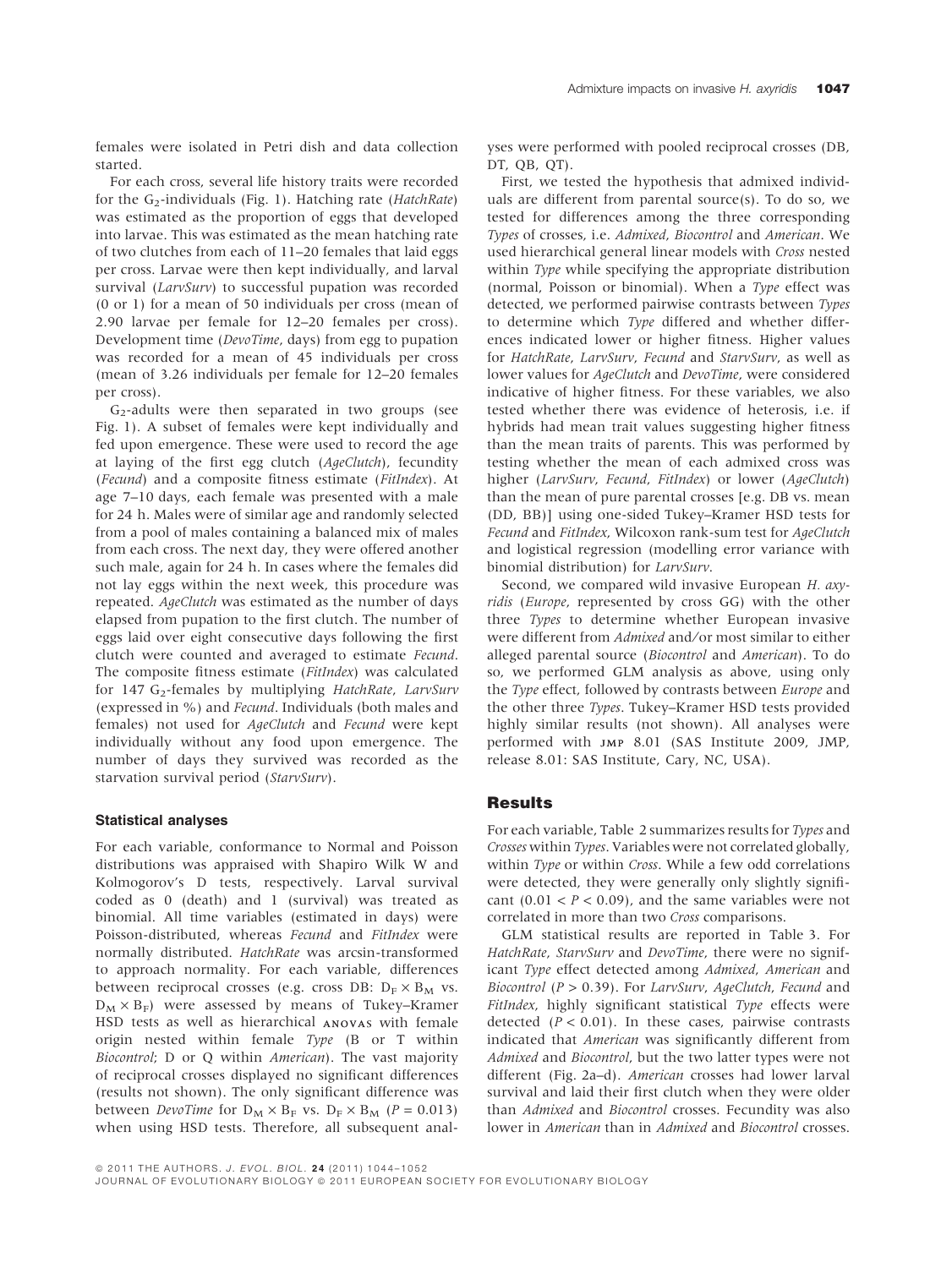| Type cross                        | American  |       | Biocontrol |           | Admixed |       |       |       | Europe |       |       |       |             |
|-----------------------------------|-----------|-------|------------|-----------|---------|-------|-------|-------|--------|-------|-------|-------|-------------|
|                                   | <b>DD</b> | QQ    | Total      | <b>BB</b> | $\top$  | Total | DB    | DT    | QB     | QT    | Total | GG    | Grand total |
| Hatching rate                     |           |       |            |           |         |       |       |       |        |       |       |       |             |
| Mean                              | 73.83     | 73.88 | 73.85      | 66.41     | 78.87   | 73.14 | 75.43 | 75.44 | 76.21  | 76.97 | 76.02 | 77.28 | 75.29       |
| <b>SEM</b>                        | 4.35      | 4.24  | 2.99       | 3.56      | 2.45    | 2.32  | 3.03  | 2.54  | 2.17   | 2.79  | 1.33  | 3.09  | 1.02        |
| $\mathcal N$                      | 15        | 14    | 29         | 17        | 20      | 37    | 34    | 34    | 30     | 33    | 131   | 16    | 213         |
| Larval survival                   |           |       |            |           |         |       |       |       |        |       |       |       |             |
| %                                 | 67.9      | 78.8  | 73.1       | 88.0      | 94.0    | 91.0  | 91.0  | 91.1  | 88.5   | 91.2  | 90.4  | 92.2  | 87.84       |
| $\overline{N}$                    | 56        | 52    | 108        | 50        | 50      | 100   | 100   | 101   | 104    | 102   | 407   | 51    | 666         |
| Development time (days)           |           |       |            |           |         |       |       |       |        |       |       |       |             |
| Mean                              | 20.47     | 19.20 | 19.81      | 20.14     | 20.09   | 20.11 | 20.15 | 19.52 | 19.49  | 19.22 | 19.59 | 19.43 | 19.69       |
| <b>SEM</b>                        | 0.14      | 0.17  | 0.13       | 0.13      | 0.07    | 0.07  | 0.12  | 0.08  | 0.12   | 0.10  | 0.06  | 0.14  | 0.04        |
| $\mathcal N$                      | 38        | 41    | 79         | 44        | 47      | 91    | 91    | 92    | 92     | 93    | 368   | 47    | 585         |
| Age first clutch (days)           |           |       |            |           |         |       |       |       |        |       |       |       |             |
| Mean                              | 12.79     | 13.92 | 13.31      | 11.47     | 10.80   | 11.13 | 10.69 | 11.68 | 10.68  | 11.57 | 11.16 | 12.14 | 11.52       |
| <b>SEM</b>                        | 0.99      | 1.48  | 0.86       | 0.69      | 0.78    | 0.52  | 0.26  | 0.48  | 0.28   | 0.43  | 0.19  | 0.91  | 0.20        |
| $\mathcal N$                      | 14        | 12    | 26         | 15        | 15      | 30    | 29    | 31    | 31     | 30    | 121   | 14    | 191         |
| Fecundity (egg/day)               |           |       |            |           |         |       |       |       |        |       |       |       |             |
| Mean                              | 22.91     | 28.33 | 25.41      | 31.26     | 46.48   | 38.87 | 35.96 | 34.80 | 39.00  | 33.48 | 35.82 | 29.54 | 34.43       |
| <b>SEM</b>                        | 2.09      | 1.48  | 1.40       | 3.25      | 1.51    | 2.26  | 1.57  | 1.88  | 2.09   | 1.82  | 0.94  | 2.30  | 0.79        |
| $\mathcal N$                      | 14        | 12    | 26         | 15        | 15      | 30    | 29    | 31    | 31     | 30    | 121   | 14    | 191         |
| Composite fitness index (egg/day) |           |       |            |           |         |       |       |       |        |       |       |       |             |
| Mean                              | 14.26     | 16.47 | 15.30      | 20.13     | 33.86   | 27.23 | 26.36 | 22.83 | 27.49  | 25.91 | 25.59 | 21.28 | 24.15       |
| <b>SEM</b>                        | 2.54      | 2.01  | 1.62       | 2.62      | 2.16    | 2.10  | 2.46  | 1.63  | 2.37   | 2.04  | 1.06  | 2.35  | 0.85        |
| $\mathcal N$                      | 10        | 9     | 19         | 14        | 15      | 29    | 20    | 23    | 21     | 22    | 86    | 13    | 147         |
| Survival in starvation (days)     |           |       |            |           |         |       |       |       |        |       |       |       |             |
| Mean                              | 8.21      | 8.07  | 8.14       | 8.41      | 7.53    | 7.97  | 7.37  | 7.39  | 7.94   | 8.03  | 7.69  | 8.00  | 7.82        |
| <b>SEM</b>                        | 0.61      | 0.38  | 0.36       | 0.26      | 0.24    | 0.19  | 0.26  | 0.34  | 0.30   | 0.28  | 0.15  | 0.33  | 0.11        |
| $\cal N$                          | 14        | 14    | 28         | 17        | 17      | 34    | 30    | 31    | 32     | 31    | 124   | 16    | 202         |

Table 2 Mean values (and SEM) for life history traits estimated in Harmonia axyridis experimental crosses. Values for reciprocal admixed crosses (QB =  $Q_F \times B_M$  and  $Q_M \times B_F$ ) are pooled. See Table 1 for codes and cross description.

Table 3 Results of nested GLM analyses (and pairwise contrasts) testing for differences in H. axyridis life history variables among parental (American: AME and Biocontrol: BIO) and Admixed (ADM) cross types. Significant P-values are shown in bold.

| Larval survival     | Type $(d.f. = 2)$ |            | Cross $(Type)$ (d.f. = 5) |            | <b>Type Contrasts</b> |                          |                |                          |  |
|---------------------|-------------------|------------|---------------------------|------------|-----------------------|--------------------------|----------------|--------------------------|--|
|                     |                   | $P$ -value |                           | $P$ -value | AME-BIO               | AME-ADM                  | <b>BIO-ADM</b> | Pattern                  |  |
| Hatching rate       | 1.84              | 0.39       | 6.28                      | 0.27       | -                     | $\overline{\phantom{a}}$ | -              | $\overline{\phantom{a}}$ |  |
| Larval survival     | 19.21             | < 0.001    | 3.39                      | 0.64       | < 0.001               | < 0.001                  | 0.77           | AME $\downarrow$         |  |
| Development time    | 0.30              | 0.59       | 1.46                      | 0.57       | -                     | $\overline{\phantom{0}}$ | -              | -                        |  |
| Age at first clutch | 8.94              | 0.011      | 3.33                      | 0.65       | 0.018                 | 0.003                    | 0.98           | AME <sup>1</sup>         |  |
| Fecundity           | 28.49             | < 0.001    | 2.09                      | < 0.001    | < 0.001               | < 0.001                  | 0.11           | AME↓                     |  |
| Composite fitness   | 21.07             | < 0.001    | 18.61                     | 0.002      | < 0.001               | < 0.001                  | 0.49           | AME $\downarrow$         |  |
| Survival (no food)  | 0.77              | 0.68       | 2.35                      | 0.79       | -                     | $\overline{\phantom{a}}$ | -              | -                        |  |

The two Biocontrol crosses were variable, but nevertheless averaged higher than American crosses (Table 2). FitIndex varied as fecundity, one of its component variables.

Heterosis was apparent, but affected crosses differently for different life history traits. There was no evidence for heterosis for AgeClutch (for DB vs. (DD, BB), DT vs. (DD, TT), QB vs. (QQ, BB) and QT vs. (QQ, TT); Z = 1.37, 1.33,  $-0.76$ ,  $-0.49$  and one-sided  $P = 0.084$ , 0.091, 0.222, 0.310, respectively). There was heterosis for LarvSurv only when the Dakota population was involved, but not when Quebec served as one parent (for DB vs. (DD, BB); DT vs. (DD, TT); QB vs. (QQ, BB) and QT vs. (QQ, TT):  $\chi_1^2 = 7.36, 1.12, 5.09, 1.23$  and one-sided  $P = 0.003$ , 0.010, 0.133, 0.144, respectively). Evidence for heterosis was also found for Fecund; mean parental values were lower than those of the admixed cross only when the Biobest strain served as one parent (DB < mean (DD, BB) and QB < mean (QQ, BB); HSD one-sided  $P = 0.002$ ). This same pattern was detected for FitIndex, which involves fecundity (HSD one-sided  $P = 0.002$ ).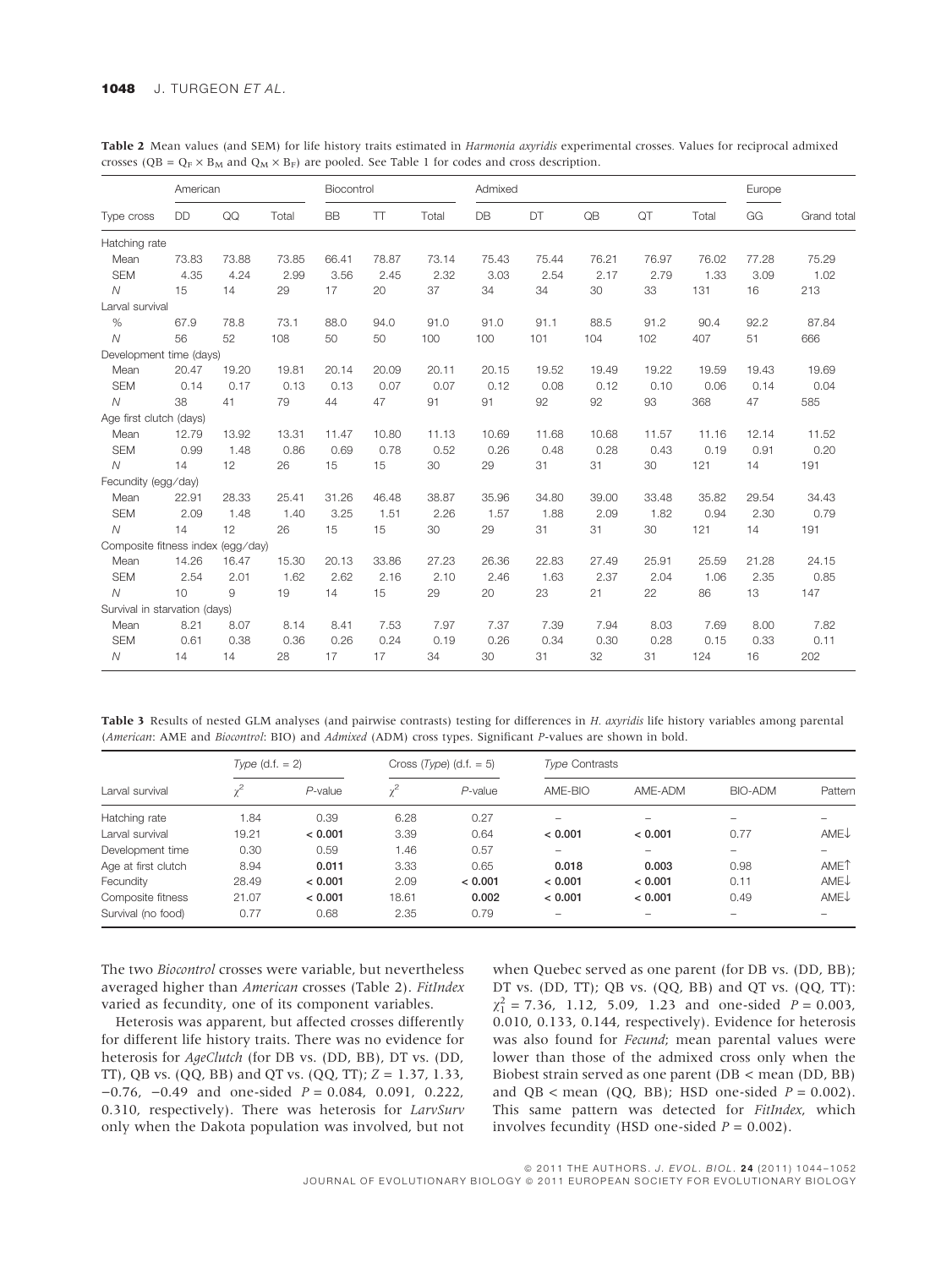

Fig. 2 Mean Harmonia axyridis trait values by Type (American, Biocontrol, Admixed and Europe) for variables showing Type effect (see Table 3). Error bars indicate SEM. Types with same letter are not significantly different. Small letters refer to tests for differences between Admixed and parental types (American and Biocontrol). Capital letters refer to tests comparing all four cross Types (American, Biocontrol, Admixed and Europe).

Comparisons among all four cross types indicated a strong Type effect (LarvSurv:  $\chi^2$  = 21.75, P < 0.001; Age-Clutch:  $\chi_3^2 = 9.12$ ,  $P = 0.0277$ ; Fecund:  $\chi_3^2 = 29.71$ ,  $P < 0.001$ ; FitIndex:  $\chi_3^2 = 20.63$ ,  $P = 0.001$ ). Comparisons between European invasive and the three other Types revealed that Europe was never different from Admixed  $(P > 0.13$ , Fig. 2a–d). For LarvSurv, Europe was similar to Admixed and Biocontrol and clearly significantly higher than American ( $P = 0.003$ , Fig. 2a). For AgeClutch, Fecund and FitIndex, Europe was intermediate between American and the other two Types. American was not different from *Europe* for these traits (Fig. 2b–d;  $P > 0.32$ ), but nevertheless remained significantly different from Biocontrol and *Admixed*  $(P < 0.02$ , Fig. 2b;  $P < 0.001$ , Fig. 2c;  $P < 0.003$ , Fig. 2d).

# **Discussion**

.

Our precise knowledge of invasion routes of H. axyridis (Lombaert et al., 2010) allowed generating the hypothesis that hybridization between eastern North American populations and the European biocontrol strain might have had an impact early during the European outburst. On one hand, the eastern North American propagules, having spread worldwide, were probably already invasive when they reached Europe. On the other hand, the European biocontrol strains seem to have been unable to establish sustained populations (Ferran et al., 1997) and are thus likely to have low overall fitness in the wild. It was hence hypothesized that such an admixture could either enhance or restrict the invasive process in Europe.

Our experimental results show that admixed HA were often different from at least one parental type. The

strongest trend was that admixed individuals possessed mean trait values different from American HA. Admixed individuals survived better in the larval period, females laid more eggs and at an earlier age. Changes in larval survival and fecundity coincided with egg hatching rate and so resulted in a higher composite fitness estimate of admixed relative to American individuals. Moreover, differences between admixed and American HA were all biased towards values contributing to faster population increase rate in the admixed crosses. In contrast, admixed individuals were similar to the biocontrol type for these traits and never possessed values suggesting lower fitness. This biased impact suggests that American HA can benefit from admixture. Despite recurrent use in agriculture, historical and genetic data indicate that, at least in Europe, the biocontrol strains never established and spread in natura. The biocontrol strains used in Europe seemingly possess unfavourable characteristics at some other important fitness-related traits not investigated in this study. For example, the Biotop strain has been shown to have lower hatching rate and very poor survival rate at low temperature  $(5-15 \degree C)$  compared with invasive European populations (Lombaert et al., 2008); these debilitating traits may have prevented its establishment in Europe. Nevertheless, both biocontrol strains can, via admixture, enhance fitness-related trait value of American populations.

It could be argued that the observed bias in the effect of admixture, which mostly changed traits of the wild American type, simply reflects the acquisition of alleles conferring trait values favourable in the laboratory environment, for which biocontrol strains have long been indirectly selected for. However, the wild invasive European beetles were generally similar to the admixed

ª 2011 THE AUTHORS. J. EVOL. BIOL. 2 4 (2011) 1044–1052

JOURNAL OF EVOLUTIONARY BIOLOGY ª 2011 EUROPEAN SOCIETY FOR EVOLUTIONARY BIOLOGY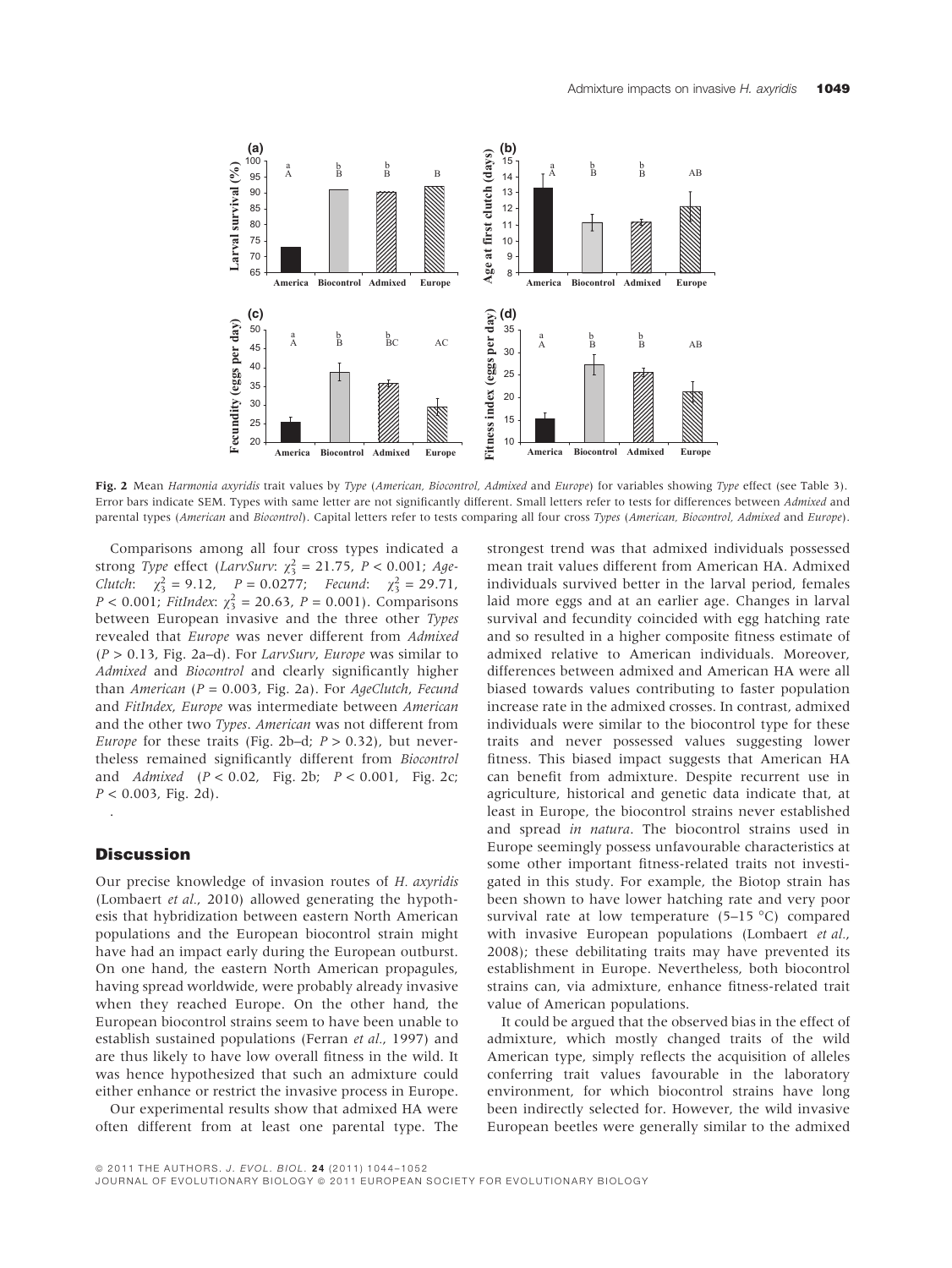and biocontrol individuals, indicating that the laboratory environment is not, per se, the sole factor at work to explain the observed phenotypic effects. Likewise, heterosis does not appear to be a common cause for the change in life history traits of the admixed individuals. For fecundity (and the composite fitness index including fecundity), heterosis was observed only when crosses involved the biocontrol strain Biobest. This strain is characterized by a low fecundity relative to the biocontrol strain Biotop, as well as a suite of trait values suggesting lower general fitness (lower egg hatching and larval survival rate, greater age at first clutch, Table 2) We suspect that the Biobest laboratory strain we used was subjected to long-term low effective population size, and our experimental admixture per se may indeed have been beneficial for this strain. In any cases, crosses between both American sources and either biocontrol strains resulted in similar fecundity levels in Admixed individuals (GLM:  $\chi^2 = 4.94$ , d.f. = 3, P = 0.17), suggesting that crossing these two specific HA types does cause increased fitness in admixed individuals relative to the American parents.

General resemblance between experimentally admixed and wild invasive European HA bring support to the hypothesis that the admixture process affected important phenotypic characteristics of the resulting invasive populations. For larval survival and the age at first clutch, admixed and European crosses were comparable with the biocontrol strains, possessing higher mean trait values compatible with higher fitness. For these traits, it thus appears that admixed European invasive populations have retained the biocontrol genetic background associated to higher fitness. In contrast, the European cross displayed lower fecundity than the biocontrol strains. Higher fecundity in these two biocontrol strains relative to other invasive European populations has already been documented (Lombaert et al., 2008), suggesting that our results are representative of a real difference. It is difficult to envision how lower fecundity may be advantageous for the invasive European beetles. The intermediate fecundity of European beetles may simply reflect their intermediate (i.e. hybrid) ancestry and segregation of additive genetic effects. However, when fecundity is combined with larval survival and hatching rate into the composite fitness index, invasive European HA resemble both admixed and biocontrol types. Given that fecundity is often related to fitness, there may also exist a trade-off between fecundity and unknown trait(s) not considered in that study.

Differences in values between experimentally admixed and wild invasive European HA relative to the parental sources may partly results from the fact that this comparison involves two types of hybrids. In our experiment, we measured phenotypic traits in  $F_1$  hybrids raised in the laboratory. The invasive European population used for comparison is likely not composed of  $F_1$ hybrids. The invasion was detected in 2001, and our Ghent sample is from 2009. Given that HA can produce 2–3 generations per year (Koch et al., 2006), ca. 20 generations of evolution in natural settings might have elapsed. This time lag between experimentally admixed individuals  $(F_1)$  and wild invasive European HA  $(F_n)$ may, in fact, reveal the action of natural selection in nature on  $F_1$  hybrids. In this case, our results showing that  $F_1$  admixed HA are not significantly different from wild invasive European HA, while differing from the American parental source, would strongly suggest that phenotypic changes operating in the early admixture stage are, to a large extent, maintained in further generations. Alternatively, the intermediate values of European invasive relative to representative of American and biocontrol parental types may only result from additive effects. Nonetheless, these values would confer higher population increase rate (fitness) to the admixed individuals.

Our experimental design was inspired from the inferred invasion route indicating that European invasive genotypes are admixed HA between biocontrol and American sources at neutral genetic loci. Here, we show that life history traits of experimentally admixed individuals were also affected. Having used only two populations for the American parental type, and a single population to represent invasive European HA, it obviously cannot be strictly affirmed that our results are fully representative of what happened in the wild early during the European invasion. Nevertheless, despite the variation present between American populations (e.g. Larv-Surv, Fecund, Table 2), the latter were clearly affected by admixture. Also, the extant Ghent population was the best choice for comparison with F1 hybrids probably formed in this area where the European invasion began in the early 2000s. Overall, our experiment may not be an exact reproduction of the admixture event, but our results show quite clearly that biocontrol strains can favourably affect wild population via admixture. It is worth noting that genetic differentiation at neutral loci was not always related to phenotypic resemblance. For example, American populations were phenotypically very different from wild European HA, yet they were only slightly genetically differentiated  $(F_{st} = 0.034-$ 0.046, unpublished data). In contrast, the strong genetic differentiation of each biocontrol strain with wild populations ( $F_{\text{st}} = 0.26{\text -}0.42$ , unpublished data) was paralleled by either strong (with American) or generally weak (with Europe) phenotypic differences. As per other studies (Dlugosch & Parker, 2008; Keller & Taylor, 2008), these comparisons stress the fact that neutral genetic characteristics, while crucial for reconstructing invasion routes, are not sufficient to inform on the adaptive processes at work during invasions.

Experimental evidence is accumulating that admixture can effectively fuel both early and late HA invasion stages in Europe. In this study, we reproduced the initial European admixture event previously evidenced by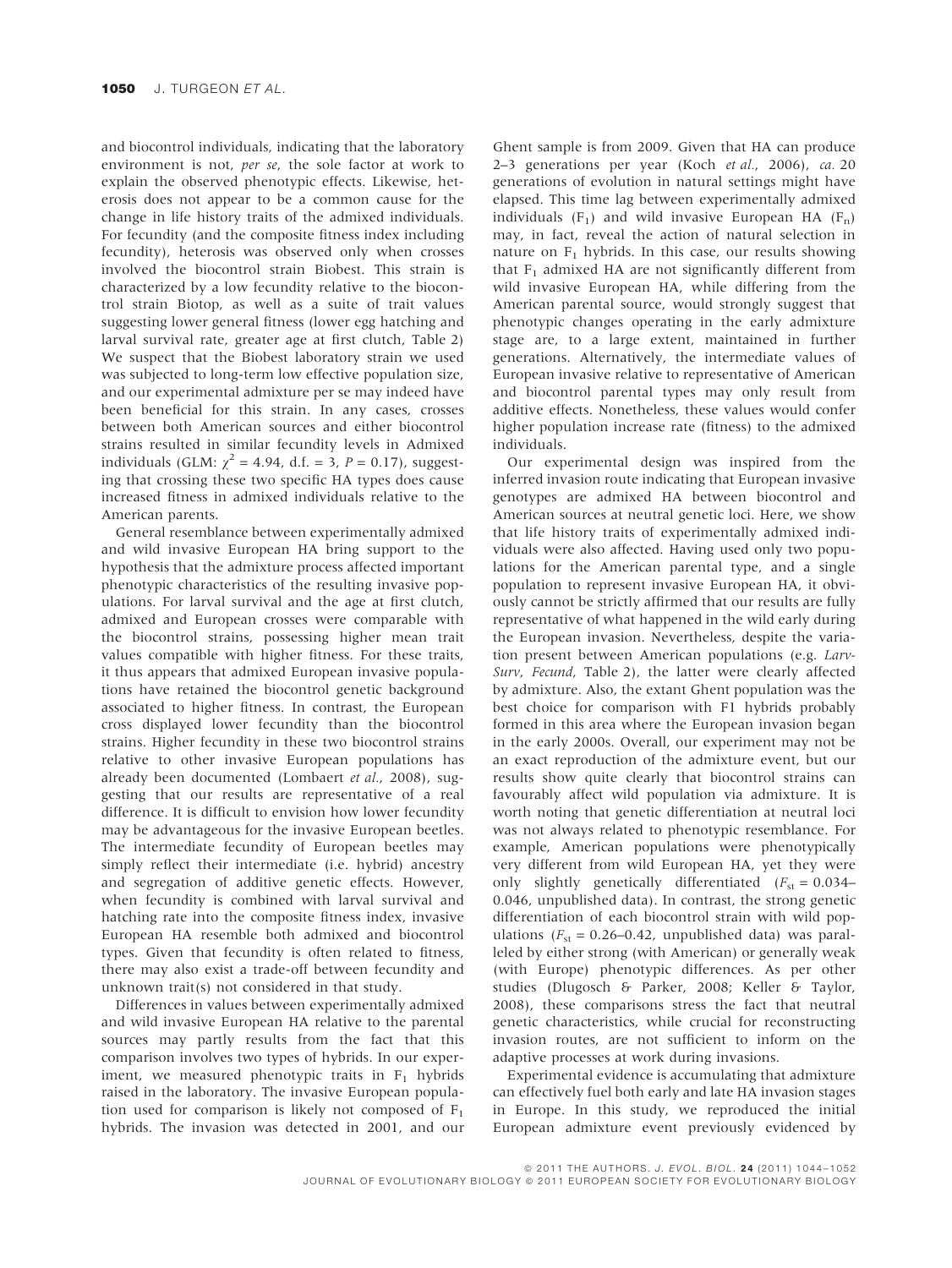neutral genetic markers. We show that American propagules benefit from contacts with biocontrol strain, leading to phenotypes resembling established invasive European populations. Recently, Facon et al. (2011) showed that admixture with another biocontrol strain still used in Europe (i.e. the flightless strain, also derived from the initial INRA biocontrol strain; Tourniaire et al., 2000a,b) can further affect the phenotypic characteristics of contemporary invasive European populations. These two genetically differentiated HA types breed readily in the laboratory, and admixed offspring differ from parental types in terms of development time and their ability to withstand starvation periods. Moreover, mate choice experiments revealed that males of the biocontrol flightless strain sired more offspring, suggesting that admixture may be fostered by invasive female preferences and/or biocontrol male superiority. Altogether, it thus appears that both the initial propagule and the ensuing admixed wild invasive HA can benefit from genetic introgression with biocontrol individuals. Given the invasive success of propagules from eastern North America in South America and South Africa (Lombaert et al., 2010), admixture may not have been necessary for the spread of HA in Europe. Nevertheless, biocontrol strains can effectively contribute to phenotypic changes compatible with higher invasion potential. A simple precautionary principle calls for ceasing to release HA strains for biocontrol control in Europe, irrespective of their flying ability.

# Acknowledgments

This work was supported by grants from the Agence Nationale de la Recherche (ANR-06-BDIV-008-01) and from the Agropolis Fondation (RTRA – Montpellier, BIOFIS Project). We are grateful to A. Loiseau for help in the laboratory during rush periods.

# References

- Abbott, R.J., James, J.K., Milne, R.I. & Gillies, A.C.M. 2003. Plant introductions, hybridization and gene flow. Philos. Trans. R Soc. Lond. B Biol. Sci. 358: 1123–1132.
- Adriaens, T., Branquart, E. & Maes, D. 2003. The multicoloured Asian Ladybird Harmonia axyridis Pallas (Coleoptera: Coccinellidae), a threat for native aphid predators in Belgium? Belg. J. Zool. 133: 195–196.
- Adriaens, T., San Martin y Gomez, G. & Maes, D. 2008. Invasion history, habitat preferences and phenology of the invasive ladybird Harmonia axyridis in Belgium. Biocontrol 53: 59-68.
- Bailey, M.F. & McCauley, D.E. 2006. The effects of inbreeding, outbreeding and long-distance gene flow on survivorship in North American populations of Silene vulgaris. J. Ecol. 94: 98– 109.
- Barton, N.H. & Hewitt, G.M. 1985. Analysis of hybrid zones. Annu. Rev. Ecol. Syst. 16: 113–148.
- Bohn, T., Sandlund, O.T., Amundsen, P.A. & Primicerio, R. 2004. Rapidly changing life history during invasion. Oikos 106: 138–150.
- Bossdorf, O., Auge, H., Lafuma, L., Rogers, W.E., Siemann, E. & Prati, D. 2005. Phenotypic and genetic differentiation between native and introduced plant populations. Oecologia 144: 1-11.
- Brown, P.M.J., Adriaens, T., Bathon, H., Cuppen, J., Goldarazena, A., Hägg, T. et al. 2008. Harmonia axyridis in Europe: spread and distribution of a non-native coccinellid. Biocontrol  $53: 5-21$ .
- Burke, J.M. & Arnold, M.L. 2001. Genetics and the fitness of hybrids. Annu. Rev. Ecol. Syst. 35: 31-52.
- Carroll, S.P., Hendry, A.P., Reznick, D.N. & Fox, C.W. 2007. Evolution on ecological time-scales. Funct. Ecol. 21: 387–393.
- Chapin, J.B. & Brou, V.A. 1991. Harmonia axyridis (Pallas), the 3rd species of the genus to be found in the United States (Coleoptera, Coccinellidae). Proc. Entomol. Soc. Wash. 93: 630– 635.
- Darling, J.A., Bagley, M.J., Roman, J., Tepolt, C.K. & Geller, J.B. 2008. Genetic patterns across multiple introductions of the globally invasive crab genus Carcinus. Mol. Ecol. 17: 4992– 5007.
- Dlugosch, K.M. & Parker, I.M. 2008. Founding events in species invasions: genetic variation, adaptive evolution, and the role of multiple introductions. Mol. Ecol. 17: 431–449.
- Ellstrand, N.C. & Schierenbeck, K.A. 2000. Hybridization as a stimulus for the evolution of invasiveness in plants? Proc. Natl. Acad. Sci. USA 97: 7043–7050.
- Estoup, A. & Guillemaud, T. 2010. Reconstructing routes of invasion using genetic data: why, how and so what? Mol. Ecol. 19: 4113–4130.
- Facon, B., Jarne, P., Pointier, J.P. & David, P. 2005. Hybridization and invasiveness in the freshwater snail Melanoides tuberculata: hybrid vigour is more important than increase in genetic variance. J. Evol. Biol. 18: 524–535.
- Facon, B., Genton, B.J., Shykoff, J., Jarne, P., Estoup, A. et al. 2006. A general eco-evolutionary framework for understanding bioinvasions. Trends Ecol. Evol. 21: 130–135.
- Facon, B., Pointier, J.P., Jarne, P., Sarda, V. & David, P. 2008. High genetic variance in life-history strategies within invasive populations by way of multiple introductions. Curr. Biol. 18: 363–367.
- Facon, B., Crespin, L., Loiseau, A., Lombaert, E., Magro, A. & Estoup, A. 2011. Can things get worse when an invasive species hybridizes? The harlequin ladybird Harmonia axyridis in France as a case study. Evol. Appl. 4: 71–78.
- Ferran, A., Giuge, L., Brun, J., Gambier, J. & Kabiri, F. 1997. Coccinelle Harmonia axyridis pallas: mise au point sur son introduction et son utilisation en lute biologique. Adalia 36:  $21 - 24$ .
- Keller, S.R. & Taylor, D.R. 2008. History, chance and adaptation during biological invasion: separating stochastic phenotypic evolution from response to selection. Ecol. Lett. 11: 852–866.
- Keller, S.R. & Taylor, D.R. 2010. Genomic admixture increases fitness during a biological invasion. J. Evol. Biol. 23: 1720– 1731.
- Keller, M., Kollmann, J. & Edwards, P.J. 2000. Genetic introgression from distant provenances reduces fitness in local weed populations. J. Appl. Ecol. 37: 647-659.
- Koch, R.L. 2003. The multicolored Asian lady beetle, Harmonia axyridis: a review of its biology, uses in biological control, and non-target impacts. J. Insect Sci. 3: 32.
- Koch, R.L. & Galvan, T.L. 2008. Bad side of a good beetle: the North American experience with Harmonia axyridis. Biocontrol 53: 23–35.

ª 2011 THE AUTHORS. J. EVOL. BIOL. 2 4 (2011) 1044–1052

JOURNAL OF EVOLUTIONARY BIOLOGY ª 2011 EUROPEAN SOCIETY FOR EVOLUTIONARY BIOLOGY